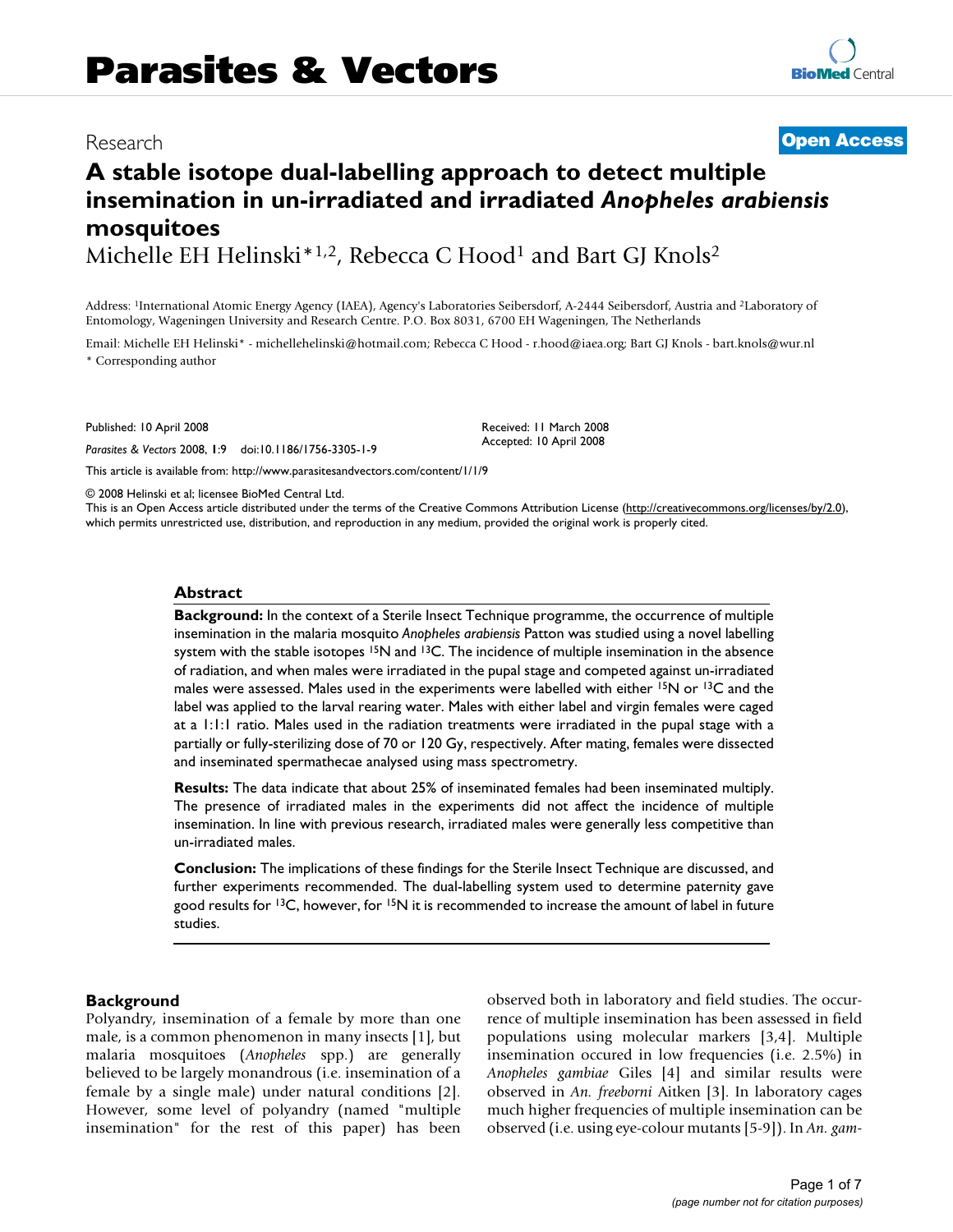*biae s.s*., Gomulski [7] reported 12% multiple insemination after a mating period of 6 days using mosquitoes at a ratio of 1:1:2 (i.e. male: male: female), while 11–48% of multiple insemination was observed in another study (i.e. depending on the timing of remating, after or within 24 hrs of the first insemination, using a 1:1:1 ratio [9]). In *An. culicifacies* Giles, multiple mating was assessed for various densities of mosquitoes at a ratio of 1:1:2 and a positive correlation between insect density and multiple insemination was observed [6].

Genetic control programmes including the Sterile Insect Technique (SIT) rely on the ability of released males to successfully inseminate wild females and introduce their genes into the next generation. In principal, polyandry is not considered to be a drawback in genetic control programmes as long as the sperm of released males is able to compete with sperm from wild males after insemination [10]. Under these conditions polygamy is advantageous, as it would result in the re-mating of immigrating females from neighbouring untreated sites.

In SIT programmes, irradiation is routinely used to induce sterility. In previous work it was determined that *An. arabiensis* Patton males irradiated as pupae produced fewer and smaller sperm compared to un-irradiated males (M. Helinski, unpublished results). Even though it is not known if small sperm contribute to fertilization in *Anophele*s, the observation that females select for larger sperm in their spermathecae [11], coupled to results from studies performed in *Drosophila* where small sperm are not used for fertilization [12], might indicate that they are of little importance for fertilization. The implications of these findings on mating behaviour of anophelines is not known; however, in the Mediterranean fruit fly *Ceratitis capitata* Wiedemann it was observed that sterile males transferred fewer sperm than wild type males and females mated to irradiated males were more likely to re-mate compared to females mated to un-irradiated males [13]. The aim of the present study was to assess the occurrence of multiple insemination events in a laboratory colony of *An. arabiensis*, and to determine the influence of irradiation at the pupal stage with a partially or fully-sterilizing dose on the occurrence of these events during competition experiments.

Multiple insemination events were determined using a dual-labelling system of stable isotopes. Stable isotopes are naturally occurring in the environment, are not radioactive, and react in general chemically identical to the more common isotope. These attributes make them effective non-invasive markers in biological systems [14]. In previous work it was established that the stable isotopes 13C and 15N could be used individually as semen labels [15,16]. The labels were applied in the larval rearing water, and labelled males transferred sufficient label to permit the positive identification of the label in spermathecae after mating [15,16]. Because both isotopes can be simultaneously analysed in a sample using an elemental analyser linked to an isotope ratio mass spectrometer, a device that separates ions of the element of interest on the basis of their differing mass/charge ratio (m/z) (see Hood-Nowotny and Knols [14] for details), in this study the use of both labels to determine multiple insemination was studied.

### **Methods**

#### *Mosquitoes and labelling*

The mosquito strain used in all experiments was the Dongola strain of *An. arabiensis* Patton (available from MR4, CDC Atlanta, USA) colonised in 2004 from specimens collected near Dongola, Northern State, Sudan. This strain has been maintained in the laboratory for approximately sixty generations. Insects were reared according to the methods described in Helinski et al. [15]. Briefly, five hundred L1 stage larvae were counted and placed in a tray  $(30 \times 40 \text{ cm})$  in 1.5 L of deionized water, and the label was added to the larval water on the same day as the L1 larvae were introduced. Larvae were fed a fixed diet of fish food (approx. 0.25 mg/larva/day, AquariCare Koi Floating Blend, USA); adult mosquitoes were continuously supplied with a 6% sucrose solution  $[w/v]$ . Mosquitoes were labelled in the larval stage with 15N-glycine or 13C-glucose following procedures described in Helinski et al. [15,16]. For both isotopes, the target enrichment in the mosquito was 5 atom%. For 15N this meant that 5 atom% of 15N was added (i.e. 5% of all the nitrogen in the diet was  $^{15}N$ ), while for <sup>13</sup>C 20 atom% was added due to losses resulting from turnover and respiration [15,16].

#### *Experimental procedures*

Males from the labelled trays were separated from females and maintained as virgins before mating experiments took place. All females used as mates came from trays unlabelled with isotopes and females were sexed < 18 hrs after emergence to assure virginity.

Competition experiments were performed where irradiated and un-irradiated groups of males competed for females in a 1:1:1 ratio. For each ratio 34–40 insects were used. The experiments were performed in standard rearing cages (30  $\times$  30  $\times$  30 cm) and the mosquitoes were left together for 4 nights. Age of the mosquitoes at the start of the experiment was between 3–5 days. The two groups of males were labelled with either 15N or 13C. Males were irradiated in the pupal stage following procedures as described in Helinski et al. [17], with a partially or fully sterilizing dose of 70 or 120 Gy, respectively. To determine the degree of multiple mating in the absence of radiation, un-irradiated males labelled with either label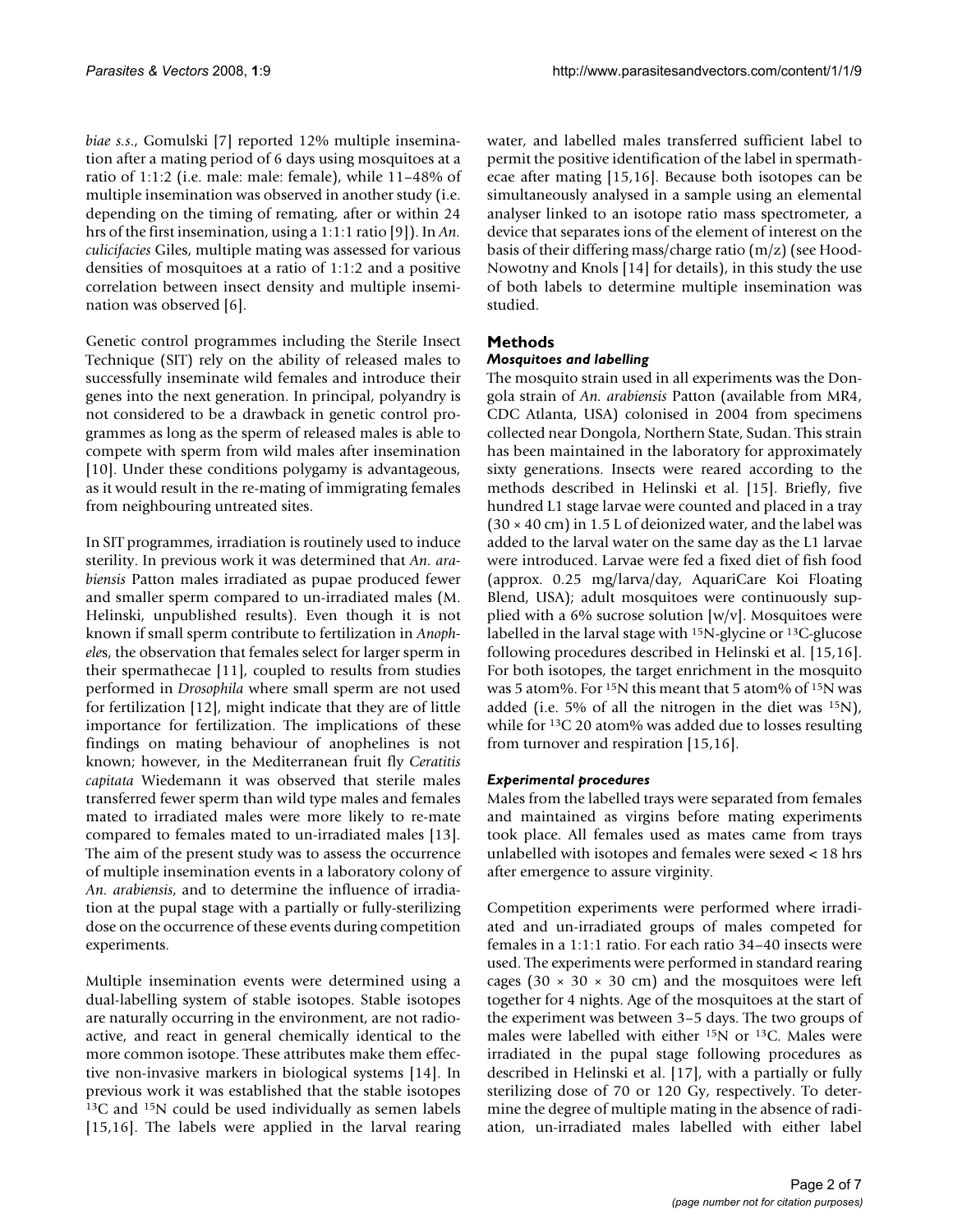competed for females (i.e. control treatment). For each dose, 2 sets of experiments were performed and each set consisted of three treatments:

1) Control: 15N un-irradiated males : 13C un-irradiated males : virgin females,

2) 15N irradiated males : 13C un-irradiated males : virgin females,

3) 15N un-irradiated males : 13C irradiated males : virgin females. Treatments 2 and 3 were the same except that the isotope label was alternated between groups of males.

Males used in each set of experiments originated from the same batch of eggs, and were reared under standardized larval conditions (i.e. density, food, and water depth) in their respective labelled trays. For each set of experiments, it was attempted to use males of exactly the same age, however this was not always feasible and in experiments three and four males differing in age by 1 day were used.

After the mating period, females were dissected for assessment of insemination and for each treatment inseminated spermathecae ( $N = 17-20$ ) were prepared for analysis in the mass spectrometer [15,16]. For each set of experiments, spermathecae from virgin females  $(N = 5)$  were included. Samples were spiked to attain sufficient nitrogen or carbon to be above the detection limit of the isotope ratio mass spectrometer setup [15,16], and the spike used for these samples consisted of 20 μl of a solution containing 20 μg N and 25 μg C.

#### *Data analysis and interpretation*

These analysis and interpretation were similar to Helinski et al. [15,16], and the spiked delta values were used for data analysis. The δ values reported are referenced to the international standards for nitrogen (i.e. AIR) and carbon (i.e. Vienna Pee Dee Belemite). Samples were analysed at the stable isotope facility at UC Davis (Davis, USA). To determine if a spermatheca was inseminated by a 15N or a <sup>13</sup>C labelled male, threshold values based on 2 (for  $^{15}N$ ) or 3 (for 13C) standard deviations above the mean values observed for virgin females were used [15,16,18]. Mean values were based on all virgin samples across the experiments.

There was very little variation in mean  $\delta^{13}C\%$  values for virgin samples ( $M = -25.86$ , s.d. 0.16), and the threshold value was set at 3 s.d. above the average value. The mean δ15N‰ values were more difficult to interpret; substantial variation was observed, and two  $\delta^{15}N\%$  values of virgin females were removed from the dataset to normalise the data (i.e. -0.94 and -1.71). One high  $\delta^{15}N\%$  was observed in a control (treatment 1) replicate (i.e. 15.88); this data

point was included as a 15N positive sample throughout the sample analysis but removed from the analysis of the mean  $\pm$  s.d.  $\delta^{15}N\%$  for labelled samples. The standard deviation for mean virgin samples remained quite large (*M* = -4.08, s.d. 0.68), and a threshold value of 2 s.d. was used.

#### *Statistics*

Prior to analyses, data were checked for normality. To determine competitiveness, the number of spermathecae inseminated by 15N or 13C labelled males (in the case of radiation studies these were categorized as irradiated versus un-irradiated; Table 1) were analysed using a replicated G-test of goodness of fit that allowed for the analysis of replicates within a treatment. If there was no heterogeneity between replicates of a treatment data were pooled (see Sokal and Rohlf [19] for more details). Even though in Table 1 the data are grouped separately per category (e.g. for  $15N$  only spermathecae positive for  $15N$  are grouped), for G-test analyses spermathecae in which both labels were present were added to obtain the total number of spermathecae inseminated by either group of labelled males. The proportion of multiple mating events between treatments (i.e. control and irradiation with 70 or 120 Gy) were analysed with General Linear Models (GLMs) and means were separated using Tukey's Honestly Significantly Different (HSD) or individual t-tests. Differences in insemination rate between the three treatments were analysed with GLMs. All two-sided tests were performed using the SPSS software version 14 (SPSS Inc., Chicago, USA).

#### **Results**

After 4 nights of mating, on average  $92 \pm 2\%$  ( $\pm$  s.e.m.) of all females were inseminated and no significant differences were observed between treatments (i.e. treatments 1, 2 and 3;  $F_{2,9} = 0.42$ ,  $p > 0.05$ ). Irradiation, therefore, had no impact on insemination in these competition experiments.

The insemination of spermathecae by either or both groups of labelled males was determined based on the threshold values for  $\delta^{15}N\%$  and  $\delta^{13}C\%$ . The classification of spermathecae into the different labelling groups is illustrated for the control, treatment 1 (Fig. 1). Even though all spermathecae were inseminated, in some samples the label was below the detection limit and these samples were classified as not having sufficient label (i.e. indicated as "Neither", Fig. 1 and Table 1). For all data combined, the mean delta values  $\pm$  s.d. of samples classified as <sup>15</sup>N labelled was  $0.09 \pm 2.01$  (N = 124), and for unlabelled samples -4.26  $\pm$  0.98  $\delta^{15}N\%$  (N = 112). For <sup>13</sup>C, mean δ<sup>13</sup>C‰ values were -20.80 ± 2.00 (N = 129) for labelled and -25.86  $\pm$  0.17 (N = 107) for unlabelled samples.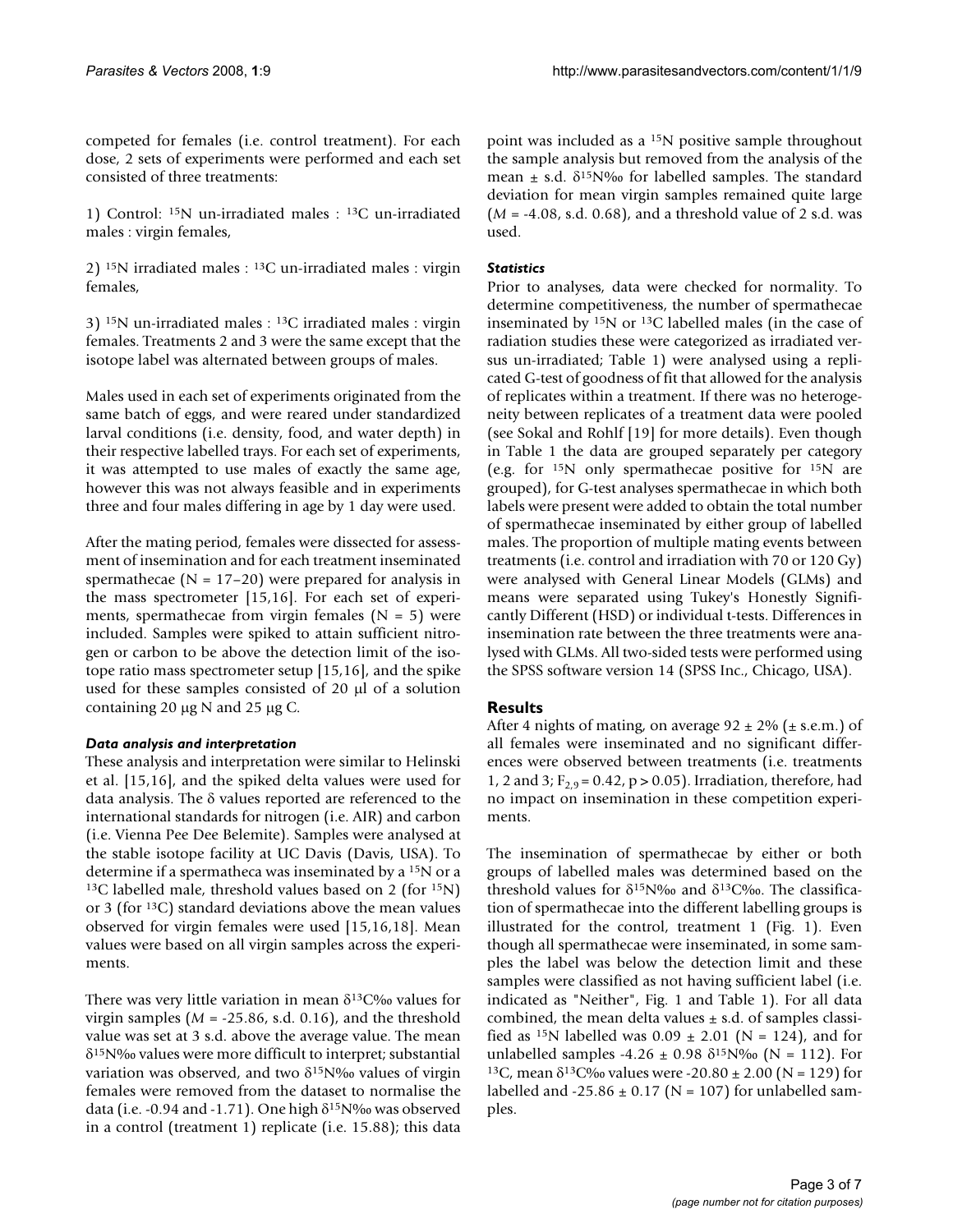Table 1: Results from the competition experiments using isotope labelled males (i.e. <sup>15</sup>N or <sup>13</sup>C) to determine insemination in spermathecae. Treatments were 1) <sup>15</sup>N un-irradiated males : <sup>13</sup>C un-irradiated males : females (i.e. control), 2) <sup>15</sup>N irradiated males :<br><sup>13</sup>C un-irradiated males : females, 3) <sup>15</sup>N un-irradiated males : <sup>13</sup>C irradia in the pupal stage. For the control treatment 1, the proportion and the number (in between brackets) of spermathecae positive for<br><sup>15</sup>N or <sup>13</sup>C, are indicated. For the radiation treatments, spermathecae inseminated by ir **Spermathecae positive for both isotopes are classified as inseminated by "Both". Those with amounts of isotopes below the detection threshold are classified as 'Neither". N is the total number of spermathecae analysed per row. Individual and pooled (when replicates could be grouped) G-test results for each competition experiment are given (see text for details) with significant differences at \* p < 0.05 and \*\* p < 0.01. Average values for competition experiments (insemination by irradiated or un-irradiated males only) are only given when replicates could be grouped.**

| Control          | Exp.           | Treatment 1       | % 15N(N)     | % 13C(N)        | % Both isotopes (N) | % Neither isotope (N) |    | N G-test <sup>15</sup> N vs <sup>13</sup> C |
|------------------|----------------|-------------------|--------------|-----------------|---------------------|-----------------------|----|---------------------------------------------|
|                  |                |                   | 65(13)       | 20(4)           | 15(3)               | 0(0)                  | 20 | 3.62                                        |
|                  | $\overline{2}$ |                   | 60(12)       | 10(2)           | 30(6)               | 0(0)                  | 20 | $3.95*$                                     |
|                  | 3              |                   | 25(5)        | 60(12)          | 10(2)               | 5(1)                  | 20 | 2.38                                        |
|                  | 4              |                   | 45 (9)       | 45 (9)          | 0(0)                | 10(2)                 | 20 | 0                                           |
|                  |                | average           | n/a          | n/a             | $14 \pm 6$          | $4 \pm 2$             |    | n/a                                         |
| 70 Gy            | Exp.           | Treatments 2-3    | % Irrad. (N) | % Un-irrad. (N) | % Both isotopes (N) | % Neither isotope (N) | N  | G-tests 70 vs 0 Gy                          |
|                  |                | 2 <sup>15</sup> N | 35(7)        | 35(7)           | 30(6)               | 0(0)                  | 20 | $\mathbf 0$                                 |
|                  |                | 313C              | 15(3)        | 65(13)          | 20(4)               | 0(0)                  | 20 | $4.30*$                                     |
|                  | 3              | $2^{15}N$         | 15(3)        | 65(13)          | 0(0)                | 20(4)                 | 20 | $6.74**$                                    |
|                  | 3              | 313C              | 35(7)        | 55 $(11)$       | 10(2)               | 0(0)                  | 20 | 0.73                                        |
|                  |                | average           | $25 \pm 6$   | $55 \pm 7$      | $15 \pm 6$          | 5±5                   |    | $6.63*$                                     |
| $120 \text{ Gy}$ | Exp.           | Treatments 2-3    | % Irrad. (N) | % Un-irrad. (N) | % Both isotopes (N) | % Neither isotope (N) | N  | G-tests 120 vs 0 Gy                         |
|                  | 2              | $2^{15}N$         | 18(3)        | $65$ (11)       | 18(3)               | 0(0)                  | 17 | 3.29                                        |
|                  | 2              | 313C              | 42 (8)       | 53 (10)         | 5(1)                | 0(0)                  | 19 | 0.20                                        |
|                  | 4              | $2^{15}N$         | 0(0)         | 95 (19)         | 5(1)                | 0(0)                  | 20 | $21.07**$                                   |
|                  | 4              | 313C              | 30(6)        | 65(13)          | 5(1)                | 0(0)                  | 20 | 2.38                                        |
|                  |                | average           | n/a          | n/a             | $8 \pm 3$           | 0                     |    | n/a                                         |

n/a: not applicable (replicates could not be grouped based on G-test results)

In the absence of radiation, cases of multiple mating were observed in three out of the four replicates for the control treatment 1, and on average  $14 \pm 6\%$  of inseminated spermathecae were positive for both <sup>13</sup>C and <sup>15</sup>N (Table 1). The competitiveness of both groups of males was determined, however replicates differed statistically and data could not be grouped ( $G_3 = 8.30$ , p < 0.05). The individual G-tests showed that the competitiveness of 13C or 15N labelled males was similar with the exception of replicate two where 15N labelled males inseminated significantly more females than 13C labelled males (Table 1).

When males were irradiated with 70 Gy and competed against un-irradiated males, replicates were statistically similar and data were grouped  $(G_3 = 5.14, p > 0.05)$ . Unirradiated males had a higher competitiveness than irradiated males (Table 1), and on average  $55 \pm 7\%$  of females were inseminated by un-irradiated males only compared to  $25 \pm 6\%$  by irradiated males only (Table 1). Cases of multiple mating were observed in three out of four replicates; levels of multiple mating observed were comparable to treatment 1 and on average  $15 \pm 6\%$  of the spermathecae were positive for both labels (Table 1).

For 120 Gy, the distributions of females inseminated by irradiated or un-irradiated males were not similar and replicates could not be pooled ( $G_3 = 10.59$ , p < 0.01). In three out of four replicates males irradiated with 120 Gy inseminated fewer females than un-irradiated males, however only in the third replicate a significant result was observed (Table 1). In replicate 2 irradiated males inseminated similar numbers of females compared to un-irradiated males. Multiple mating occurred in all replicates and on average  $8 \pm 3\%$  of the spermathecae were positive for <sup>15</sup>N and <sup>13</sup>C.

When data were combined, there were no significant differences in the proportion of multiple mating events for all treatments ( $F_{2,9}$  = 0.42, p > 0.05), thus the irradiation of one group of males with either dose had no impact on the proportion of multiple insemination compared to the control treatment. The alteration of the label for the irradiated males group did not have an impact on the propor-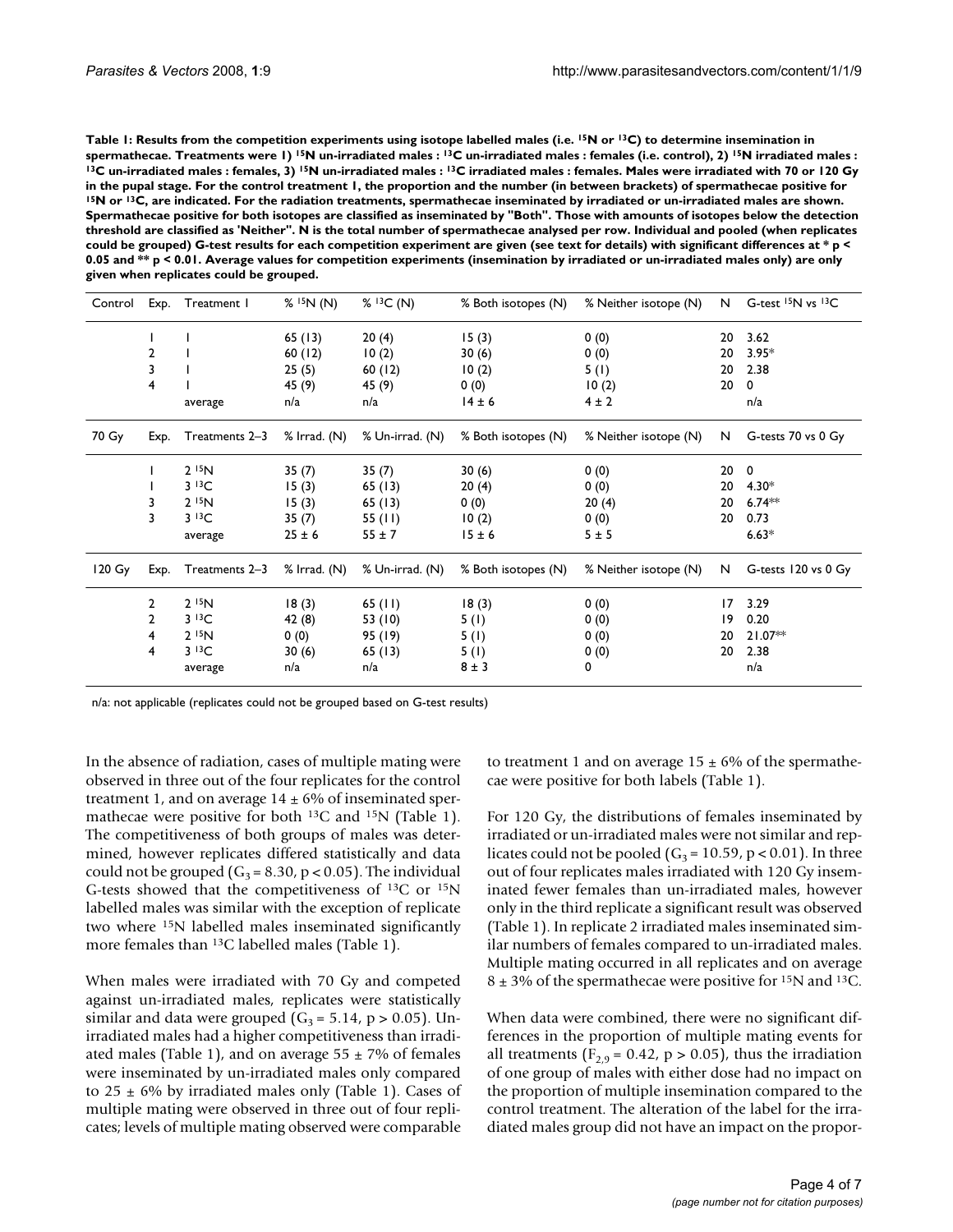

#### **Figure 1** 15N‰ values of specific of specific of specific of specific of specific of specific of specific of specific or specific of specific or specific or specific or specific or specific or specific or specific or spec

δ**13C‰ and** δ**15N‰ values of spermathecae from the control experiments, treatment 1**. The four symbols indicate samples from the 4 replicates. Threshold values were defined as 2–3 standard deviations (s.d.) above the mean value of virgin spermathecae samples, and are indicated for  $\delta^{15}N\%$  (2 s.d. solid line) and  $\delta^{13}C\%$  (3 s.d. broken line). Experimental samples could thus be defined as 13C labelled (top left quadrant), 15N labelled (bottom right quadrant), labelled with both isotopes (Both, top right quadrant) or no label was detected (Neither, bottom left quadrant).

tion of multiple mating events, and similar results were observed for treatments 2 and 3 for both doses  $(t(6) =$  $0.43$ ,  $p > 0.05$ ).

#### **Discussion**

Using an entirely new method of stable isotope labelling, the findings of this study show that multiple insemination occurs in a laboratory colony of *An. arabiensis*. On average  $12 \pm 3\%$  of spermathecae were labelled with both 15N and 13C. It is assumed that undetected double mating events (e.g. 13C followed by a second 13C insemination) occurred to the same extent [7,9], thus the actual number of multiple insemination is about two-fold higher, and approximately 25% of all females were inseminated more than once. A higher frequency of multiple insemination was observed compared to results for *An. culicifacies* (i.e. 12–14% [6]), and *An. gambiae s.s*. (i.e. 12% [7]), however in those studies the proportion of females used was twofold higher compared to this study. At a similar ratio of insects compared to this study (i.e. 1:1:1), a higher frequency of multiple insemination was observed in *An. gambiae s.s*. after 1 night of mating (i.e. 48% [9]).

Irradiation appeared to have no impact on the frequency of multiple insemination in this experimental design; for 70 Gy similar frequencies were reported compared to control treatments, while for 120 Gy lower frequencies were found but differences were not significant. Even though pupal irradiated males have fewer and smaller sperm in their testes [M. Helinski, unpublished results], in treatments where these males competed against un-irradiated males for females, no increase in multiple insemination was observed. Females inseminated by males irradiated in the pupal stage were thus not more likely to engage in another mating event with an un-irradiated male. This is in contrast to results for the Mediterranean fruit fly, where females inseminated by irradiated males were more likely to re-mate [13]. However, males were introduced sequentially (i.e. between 1–3 days after first mating) while in the present study males were introduced simultaneously. In addition, mating behaviour of both species is completely different (i.e. the Mediterranean fruit fly mating system is based on female-choice, while in *Anopheles* a female appears to have little choice in copulation partner upon entry in a swarm). However, for both species a signal from the sperm is thought to regulate female mating behaviour [9,20], and it thus seems that pupal irradiated *An. arabiensis* males transfer enough sperm to trigger this behaviour. As discussed, polyandry in anophelines would be advantageous for Sterile Insect Technique programmes on the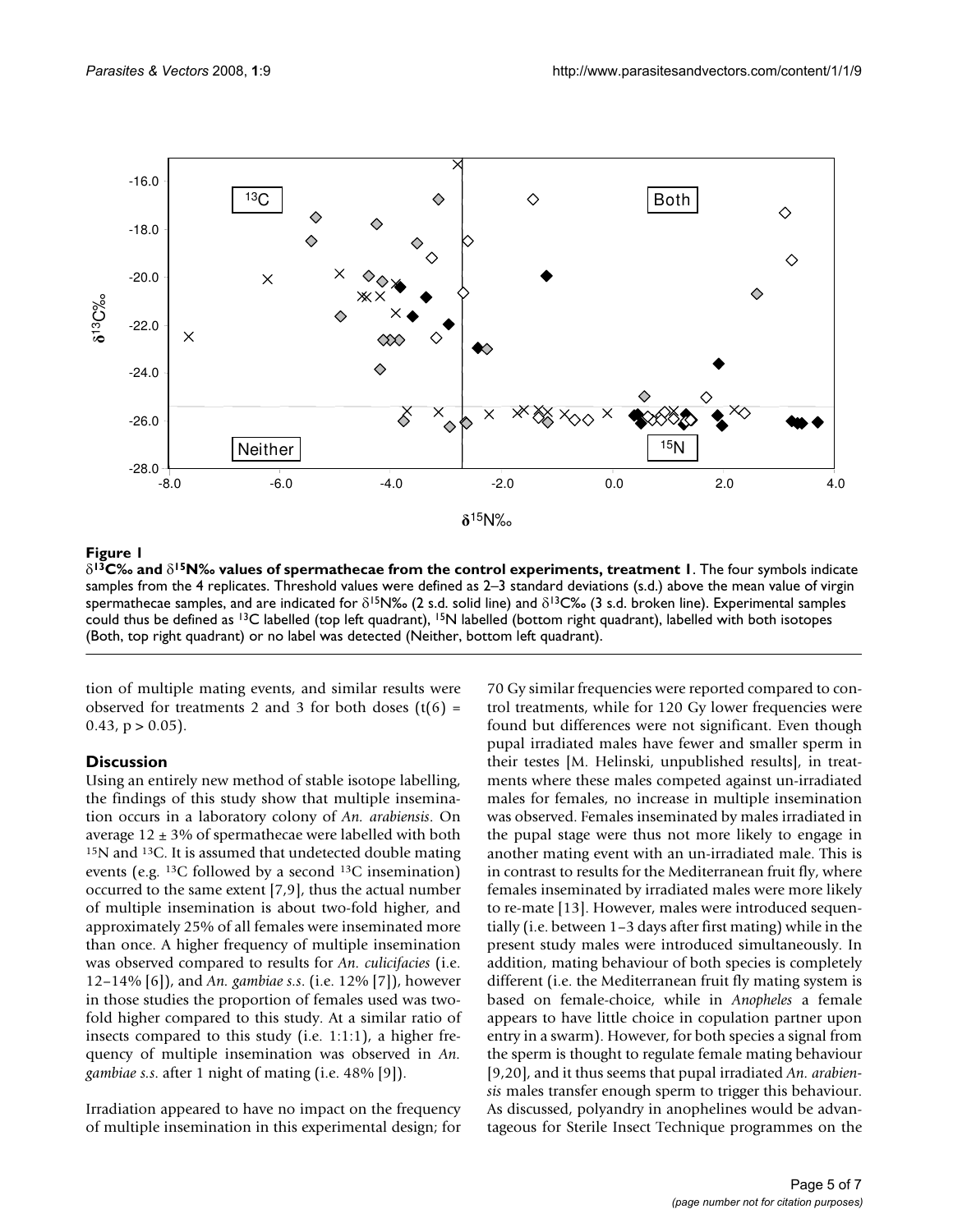premise that sperm of released males is equally competitive to wild males [10]. The competitiveness of irradiated sperm compared to un-irradiated sperm for fertilization of the eggs was not determined in this study, and only the incidence of multiple insemination was scored. In future studies it would be necessary to determine which sperm (i.e irradiated or un-irradiated) the female uses to fertilise her eggs.

The competitiveness of irradiated males was lower compared to un-irradiated males in the majority of replicates for 70 and 120 Gy. For 70 Gy, replicates could be pooled and  $55 \pm 7\%$  of the females were inseminated by un-irradiated males only. In previous studies, hatch data of individual egg batches were used to determine paternity, and un-irradiated males accounted for 58  $\pm$  5% and 75  $\pm$  5% of the egg batches for 70 and 120 Gy experiments, respectively [21], thus results were comparable for 70 Gy. Hatch data of egg batches permits the identification of batches with intermediate hatch, which is assumed to be the result of a multiple mating event [21-24]. Data from small cage competition experiments at a 1:1 ratio observed 10% and 5% of the egg batches with intermediate hatch rate (i.e. between 20–60%) for 70 and 120 Gy, respectively [21], which is similar to the values observed in this study, (i.e. 12.5% and 8% for 70 and 120 Gy, respectively).

A review of the literature shows that different results on multiple insemination are observed between field and laboratory studies [[4\]](#page-6-0). In the former, multiple insemination only occurred in very low frequencies as assessed using molecular markers [3,[4](#page-6-0)], while in the latter a high proportion of multiple insemination can be found using mutant strains [6,7,9]. In the field, mating couples usually leave the swarm *in copula* [25], and after a successful mating females probably leave the swarm site. In laboratory cages, females are confined with males throughout the swarming period, usually in small cages (i.e. 30 cm square cages are common) at high densities. It is therefore likely that females are forced to fly into the swarm on several occasions due to disturbances in the cage which facilitates remating. Alternatively, it has been suggested that in small cages mating is interrupted (i.e. due to space restriction when flying *in copula*, or other males disturbing the couple) resulting in the incomplete transfer of semen making females more responsive to a subsequent mating [6]. This suggestion was based on results from a study in *An. culicifacies*, which found that when cage size was increased and insect density decreased, multiple insemination decreased [6]. From the above it is evident that multiple mating studies should be repeated in much larger cages (e.g. semifield systems [26]) to exclude disturbances and space issues as the possible explanations for the observed results.

The dual-labelling approach with two different isotopes assumed equal mating ability of both groups of labelled males. In previous studies, the mating ability of 13C-glucose and 15N-glycine labelled males were similar to unlabelled males [15,16], and for 13C it was determined that the use of 13C-labelled glucose or unlabelled glucose had no impact on larval development and male longevity compared to a control with no glucose [15]. In three out of four replicates in the control treatment, 15N or 13C labelled males were equally competitive, while in the other replicate 15N males were just significantly more competitive ( $p = 0.047$ ). In the irradiation experiments no specific pattern was observed to indicate that males of a particular label performed better compared to the other group (Table 1). For the different labelling treatments, different carrier compounds for the isotopes were used, i.e. glycine and glucose. Even though in our initial data comparable levels of larval survival were observed for larvae reared with 13C-glucose [15], in these experiments a reduced growth rate and survival in 13C trays was sometimes observed compared to unlabelled or 15N-glycine trays. In larvae of *Aedes aegypti* Wiedemann the addition of glucose at high concentrations was observed to slow development rates [27], and it is likely that such an effect occasionally took place after 13C-glucose was added. It should be noted that labelling with 13C-glucose is possible but adequate attention should be given to prevent a reduction in growth. Glycine did not belong to the class of essential amino-acids needed for development in *Aedes aegypti* L. larvae; however, in *Culex pipiens* L. glycine was essential to achieve normal growth rates [27]. No such data for anophelines are available, however the standard diet provided to the larvae in our insectary always resulted in normal growth and development; and it thus seems unlikely that 13C-glucose labelled males were deprived of glycine. In future experiments it might nevertheless be worthwhile to add unlabelled glycine to the 13C-glucose labelled trays and vice versa.

The threshold values used in this study classified some spermathecae as unlabelled even though they were visually inseminated; however, only about 3% of the spermathecae were in this category. A careful look at the data indicated that the majority of the difficulties in the data analysis were caused by the  $\delta^{15}N\%$  values, and a greater variation in unlabelled samples was observed compared to the  $\delta^{13}$ C‰ values. Even though in previous work an enrichment of 5 atom% 15N was sufficient to distinguish inseminated spermathecae from uninseminated ones [16], in the present study we conclude that a higher enrichment would have resulted in a better spread of the data for labelled and unlabelled samples. Samples in this study were analysed at a different facility compared to previous work [16], and this could have accounted for the differences observed. It is recommended in future experi-